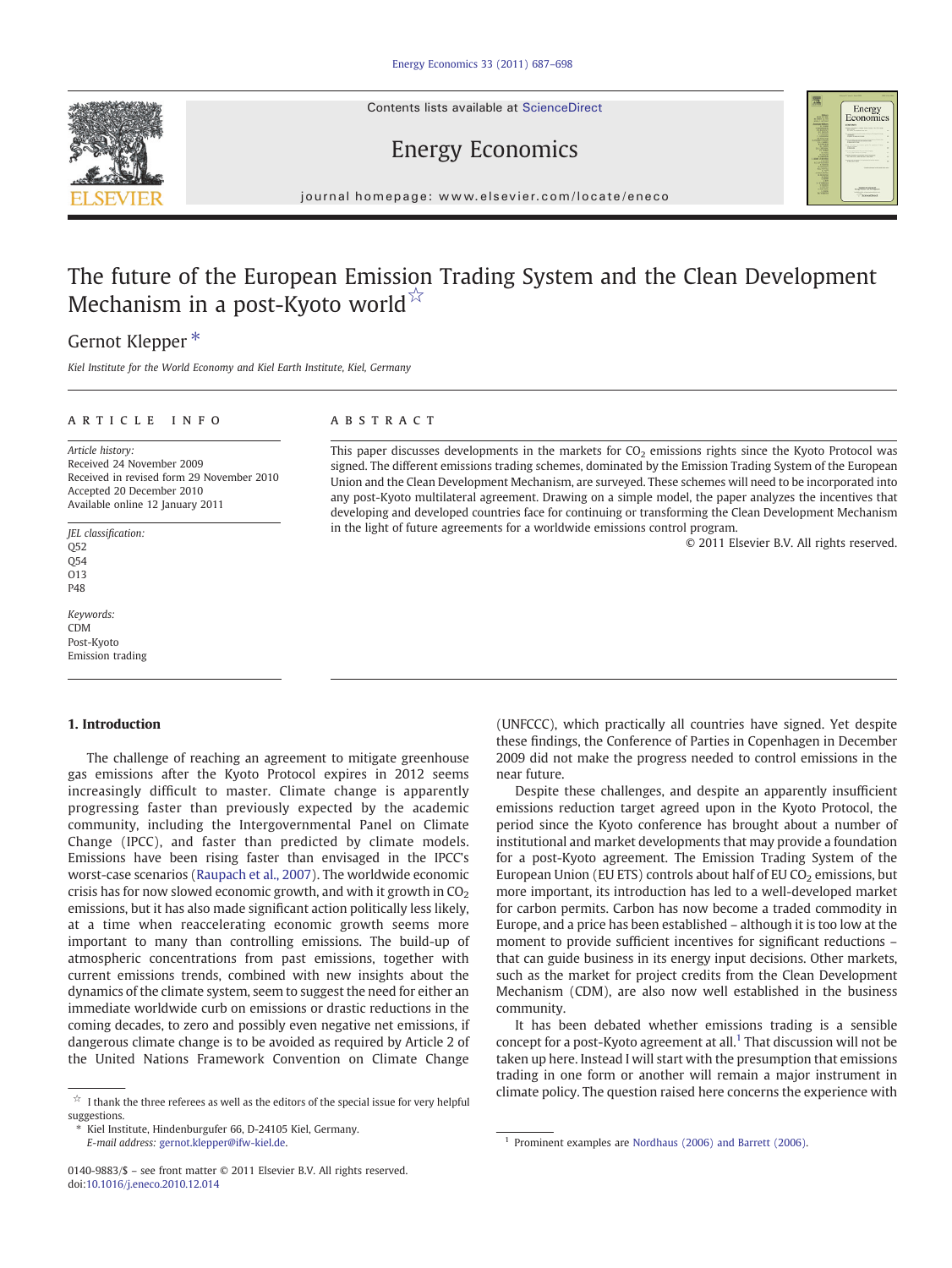the two major emissions trading schemes, the EU ETS and the CDM, and the challenges that they face in a possible climate regime after 2012. In particular, the role of the flexible mechanisms established under the Kyoto Protocol, such as the CDM, has come into question in discussions of post-Kyoto climate policy instruments.

For example, [Hagem and Holtsmark \(2009\)](#page--1-0) argue that the CDM is actually an obstacle to a global climate agreement, as it provides developing countries with an instrument that raises considerable income from selling emissions rights to the developed world without requiring those countries to take on binding agreements to reduce emissions. If the developed world were to accept a cap on its own emissions sufficiently strong to reach the emissions targets advocated by climate scientists, such as a 550-ppmv goal for atmospheric  $CO<sub>2</sub>$ concentrations, the CDM system would not, they argue, be able to handle the huge demand for CDM projects created by the countries facing emissions caps.

The European Commission proposes to reform the CDM. In particular, "for advanced developing countries and highly competitive economic sectors, the…CDM should be… gradually replaced by a sectoral crediting mechanism and cap-and-trade systems" [\(European](#page--1-0) [Commission, 2009](#page--1-0), p. 11). This position has been strongly criticized by the International Emissions Trading Association, which has asked for a "clarification, at the earliest possible date, about which sectors will remain open to CDM activity over the medium and long-term (e.g. after 2020)" [\(IETA, 2009,](#page--1-0) p. 2).

Any climate agreement in the post-Kyoto period will need to subject the industrialized world to significant emissions reduction commitments and achieve sustainable economic development in the poor regions of the world without too large an increase in their greenhouse gas emissions. This requires that a number of developments will be realized: Energy and carbon efficiency will need to strongly improve world-wide requiring a smooth diffusion of new low carbon technologies. Such innovation will need to be supported by private and public R&D but its diffusion to developing countries by market mechanisms will only take place if appropriate carbon prices make these technologies profitable. The instruments with which such a challenge can be met have so far been the flexible mechanisms of the Kyoto Protocol: emissions trading, the CDM, and Joint Implementation (JI). The question is how these instruments might be improved upon, and whether they can contribute to the above objectives, and if so, how.

The challenge for the next rounds of negotiations toward a post-Kyoto agreement will therefore be to find solutions that achieve the transfers of knowledge and financial resources necessary to accomplish the transformation from a fossil fuel-based to an essentially carbon-free energy system, and do so in the most economical way. The now-wellestablished carbon markets could provide such an efficient instrument. Nevertheless, the current negotiations show that a post-Kyoto climate framework is unlikely to consist of a simple carbon market. Rather, it will be a complex international agreement that accommodates the different interests in a multidimensional system of climate mitigation and adaptation policies. This paper is concerned with one issue in particular, namely, the impact of the CDM on the incentives for reaching agreement on some form of global emissions constraint.

The next section of the paper discusses the experience with the existing carbon trading schemes, most notably the EU ETS and the CDM, which together currently dominate world carbon markets. $2$  I then present a simple model for a post-Kyoto carbon market and use it to identify the impacts of different institutional arrangements on the distribution of the cost of achieving a meaningful degree of climate change mitigation, one that comes close to the objective set out in Article 2 of the UNFCCC and meets targets like those advocated by bodies like the IPCC. The paper concludes with some implications that can be drawn from the results of the analysis.

### Table 1

Size of the main emissions allowance markets, 2007 and 2008.

Source: [World Bank \(2009\).](#page--1-0) NSW, New South Wales Greenhouse Gas Abatement Scheme; CCX, Chicago Climate Exchange; RGGI, Regional Greenhouse Gas Initiative (mid-Atlantic U.S. states); n.a., not available.

| Market                     | 2007                             |                               | 2008                             |                           |
|----------------------------|----------------------------------|-------------------------------|----------------------------------|---------------------------|
|                            | Volume<br>(Mt CO <sub>2</sub> e) | Value<br>(millions of $\$\$ ) | Volume<br>(Mt CO <sub>2</sub> e) | Value<br>$(millions of \$ |
| Project-based transactions |                                  |                               |                                  |                           |
| Primary CDM                | 552                              | 7433                          | 389                              | 6519                      |
| Joint Implementation       | 41                               | 499                           | 20                               | 294                       |
| Voluntary market           | 43                               | 263                           | 54                               | 397                       |
| Total                      | 636                              | 8195                          | 463                              | 7210                      |
| Secondary CDM              | 240                              | 5451                          | 1072                             | 26277                     |
| Carbon credit markets      |                                  |                               |                                  |                           |
| <b>EU ETS</b>              | 2060                             | 49065                         | 3093                             | 91910                     |
| <b>NSW</b>                 | 25                               | 224                           | 31                               | 183                       |
| <b>CCX</b>                 | 23                               | 72                            | 69                               | 309                       |
| RGG                        | n.a.                             | n.a.                          | 65                               | 246                       |
| AAUs                       | n.a.                             | n.a.                          | 18                               | 211                       |
| Total                      | 2108                             | 49361                         | 3276                             | 92859                     |
| Total, all markets         | 2984                             | 63007                         | 4811                             | 126345                    |

### 2. Experience with carbon trading schemes

This section provides an overview of the two largest carbon trading schemes currently in operation, the European Emission Trading System (EU ETS) and the Clean Development Mechanism (CDM). Particular emphasis is given to the development of prices and volumes within the EU ETS. I also discuss some of the specific features of the EU ETS that have prevented it from exploiting the potential efficiency gains from a market-based system. The decision to allocate all the emissions allowances to incineration facilities, i.e., the points of emission, has led to a substantial divergence of marginal abatement costs between the sectors covered by the EU ETS and all others. This inefficiency has been aggravated by the free allocation of allowances, which has led under political pressure to a cap on emissions that was higher than would be required by an efficient sharing of the abatement burden across all emissions sources.

Emissions trading is now well established as a theoretical idea and is covered in practically every economics textbook. However, applying the theoretical idea, with its elegant approach to controlling a global externality, in the form of a workable trading mechanism for day-today transactions is a difficult task. In addition, there is not just one solution to establishing a carbon market but many. Consequently, several carbon markets coexist with sometimes very different designs.

The EU ETS is the largest carbon trading scheme operating in the world today, issuing about two-thirds of the total volume of carbon credits (which in this system are called EU allowances, or EUAs) worldwide, and accounting for almost 80% of carbon credit markets in terms of the value of credits traded. (Table 1 provides details on the size of the EU ETS and other markets.) The second-largest market is that for CDM credits (called certified emission reductions, or CERs). Compared with these two markets, the other carbon markets, in the United States and Australia, are tiny, with less than 2% of the world market in terms of value traded.

The EU ETS controls the emissions of large energy installations in the European Union, those with a net energy input of more than 20 MW. As a consequence, the major emissions sources within the ETS are the electricity generating companies and the chemical and steel industries. Other industries with smaller installations are not included, $3$  nor are

<sup>&</sup>lt;sup>3</sup> The minimum size threshold has been raised over time, and there has been some discussion about increasing it even further. This would exclude a large number of small installations that contribute only a small percentage of the total emissions currently covered by the ETS, thus reducing the administrative burden significantly.

<sup>&</sup>lt;sup>2</sup> A summary of many smaller trading systems is given by [Kristiansen et al. \(2008\)](#page--1-0).